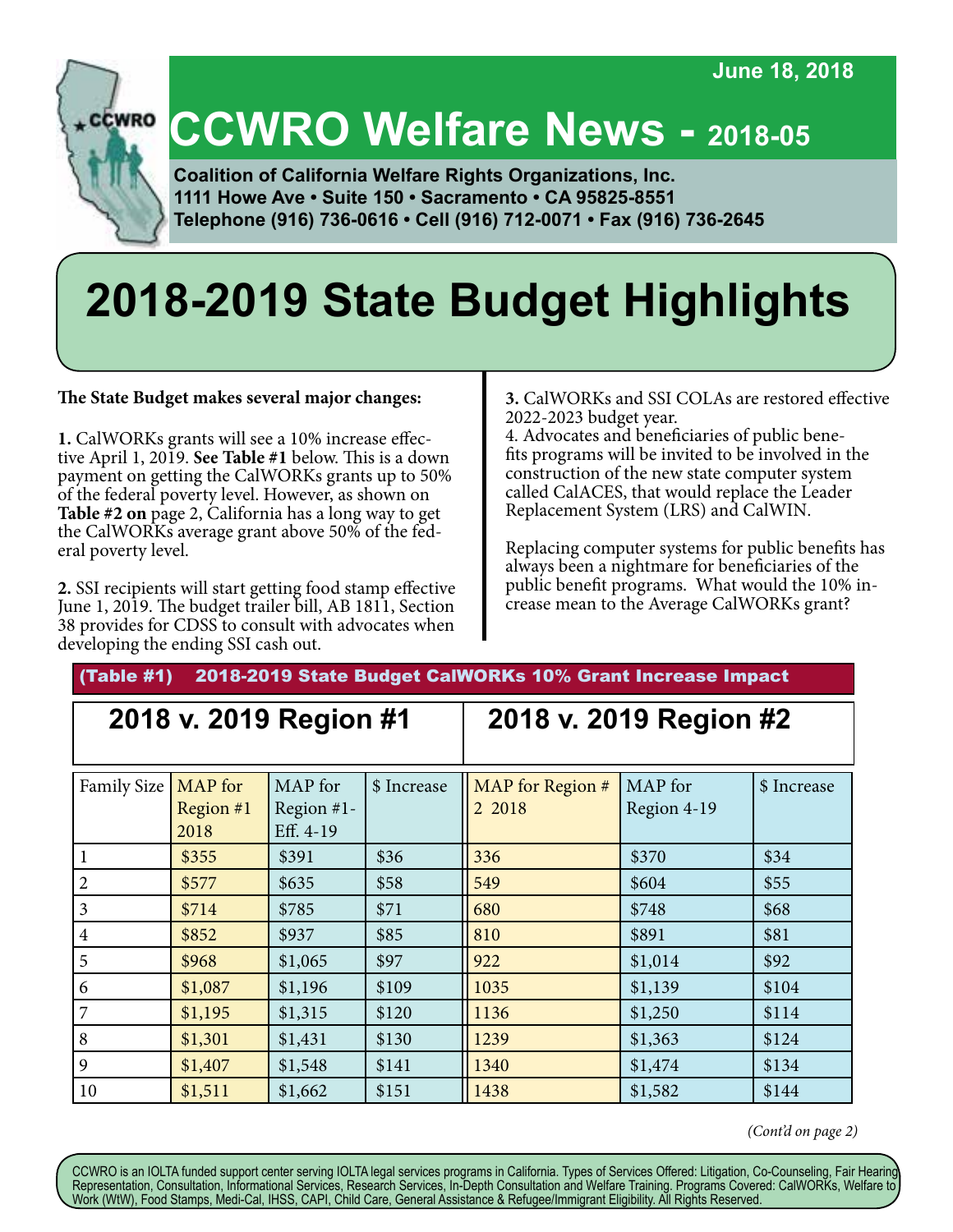*(Cont'd from page 1)*

#### TABLE # 2- Average Grant

#### 2018 v. 2019 Average CalWORKs Grants

| Family<br><b>Size</b> | 2018<br>Average<br>Grant | $%$ of<br><b>2018 FPL</b> | 2019<br>Average<br>Grant | $%$ of<br><b>2019 FPL</b> |
|-----------------------|--------------------------|---------------------------|--------------------------|---------------------------|
|                       | \$280                    | 28%                       | \$308                    | 30%                       |
| 2                     | \$456                    | 33%                       | \$502                    | 37%                       |
| 3                     | \$565                    | 33%                       | \$621                    | 36%                       |
| 4                     | \$673                    | 32%                       | \$740                    | 35%                       |
| 5                     | \$765                    | 31%                       | \$842                    | 34%                       |
| 6                     | \$859                    | 31%                       | \$945                    | 34%                       |
| 7                     | \$944                    | 34%                       | \$1,038                  | 33%                       |
| 8                     | \$1029                   | 32%                       | \$1,132                  | 32%                       |
| 9                     | \$1113                   | 31%                       | \$1,224                  | 31%                       |
| 10                    | \$1194                   | 31%                       | \$1,314                  | 31%                       |

### **\*** *[Estimated](https://thefinancebuff.com/federal-poverty-levels-for-obamacare.html)*

#### **CalACES System - Coming Soon**

The California Automated Consortium Eligibility System (CalACES) will be used by 40 Counties. CalACES includes the 39 C-IV counties and Los Angeles County. By 2022-2023 Cal- ACES will be on all 58 counties.

CalACES, funded with federal and state funds will be operated by the counties and not the State.

CalACES is a customer-based, on-line and fully integrated case management system that will manage data for the following public assistance programs: (1) California Work Opportunity and Responsibility to Kids (CalWORKs); (2) Cal- Fresh (formerly known as Food Stamps); (3) County Medical Services Program (CMSP) / Medi-Cal; (4) Foster Care; (5) Adoption Assistance Program (AAP); (6) Cash Assistance Program for Immigrants (CAPI); (7) Child Care Program; (8) Employment Services (WtW, FSET); (9) Kinship Guardianship Assistance Program (KinGAP); (10) Refugee Assistance; (11)Approved Relative Caregiver Program (ARC)

**CCWRO's website (www.ccwro.org) contains the 2018 CalACES Regional Representation Telephone Rosters and more. Go to "contacts" at ccwro.org.**

## IN BRIEF

 $\triangleright$  According to County Welfare Directors Association (CWDA), Counties have asked for guidance from Department of Health Care Services (DHCS) on how to use the on-line Kelley Blue Book (KBB) since it asks for information that is not always known to the counties. DHCS stated that "... counties are to use the lowest possible value when you don't know the specifics."

**► MC 355 Revisions** – During the March 1, 2018 CWDA Medical Care Committee meeting there was a discussion the MC 355 revision. The com-<br>mittee minutes state: "CalWIN reported that they are trying to automate the MC355 for counties and noticed that there is only room for one date for verification. CalWIN brought up the questions as to whether or not this is potentially against policy as different verification items have differ- ent dates…...Discussion surrounding the use of the CW2200 for MC only cases. DHCS reported they would look into the viability surrounding the CW2200, but would like to move forward with releasing the MC 355 since the process is almost complete. DHCS stated they would attempt to ad- dress any potentially usage of the CW 2200 when the ACWDL is released for the updated MC 355." **CCWRO COMMENT:** It appears a defective MC355 will go live.

 $\vee$  At the same CWDA Medical Care Committee meeting, DHCS reported that during 2018 they plan to review 12 counties, 3 counties each quarter. DHCS will review about 150 cases with the focus being on renewals. CWDA demanded that DHCS share positive practices they see as a result of the reviews. **CCWRO COMMENT**: How about the negative results?

 $\vee$  On March 29, 2018, Fresno County emailed CDSS CalWORKS bureau stating that Mr. Miller said at a CWDA CAT meeting "..the issuance process for the diaper issuance was not intended to be any different that our normal ancillary process. The ACL 18-38 does not appear to allow us the same flexibility as was presented during our discussion. Based on the ACL, Fresno would have to change business processes for the issuance and notify all of our eligible participants of this change. On March 29, 2018, Mr. Miller of CDSS responded that "The letter did not change rules around the method for providing supportive ser- vices payments. Below language was included in the letter, as provided under existing regulations"

 *(Cont'd on page 3)*